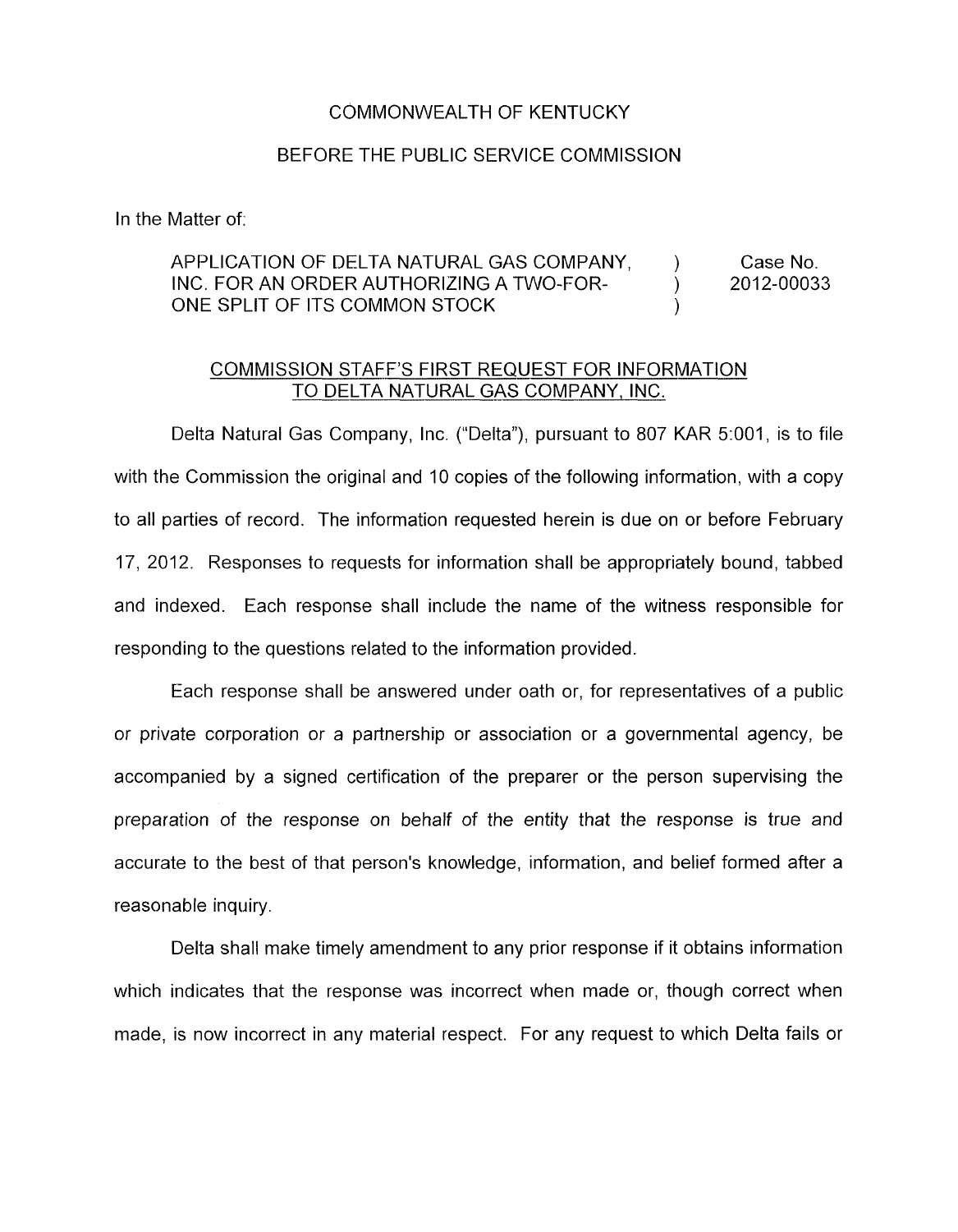refuses to furnish all or part of the requested information. Delta shall provide a written explanation of the specific grounds for its failure to completely and precisely respond.

Careful attention shall be given to copied material to ensure that it is legible. When the requested information has been previously provided in this proceeding in the requested format, reference may be made to the specific location of that information in responding to this request.

1. Assuming Delta's stock split is approved as proposed, provide all costs and expenses that are anticipated as a result of the issuance and distribution of the additional common shares. Identify separately and briefly describe the reason for each known or estimated cost or expense.

2. Explain how Delta intends to account for the costs and expenses identified in response to Item 1 above. If Delta does not plan to record the costs and expenses as operating expenses in the period they are incurred, explain why.

3. Refer to paragraph 10 of Delta's Application. Given that April 17, 2012 is the intended "date of record" for determining the number of shares to be distributed pursuant to the proposed stock split, explain andlor clarify why March 9, 2012 is the date by which Delta requests a decision by the Commission.

utive Director <sup>y</sup>lic Service Commission P.O. Box 615 Frankfort, KY 40602

**DATED FEB 0 9 2012** 

cc: Parties of Record